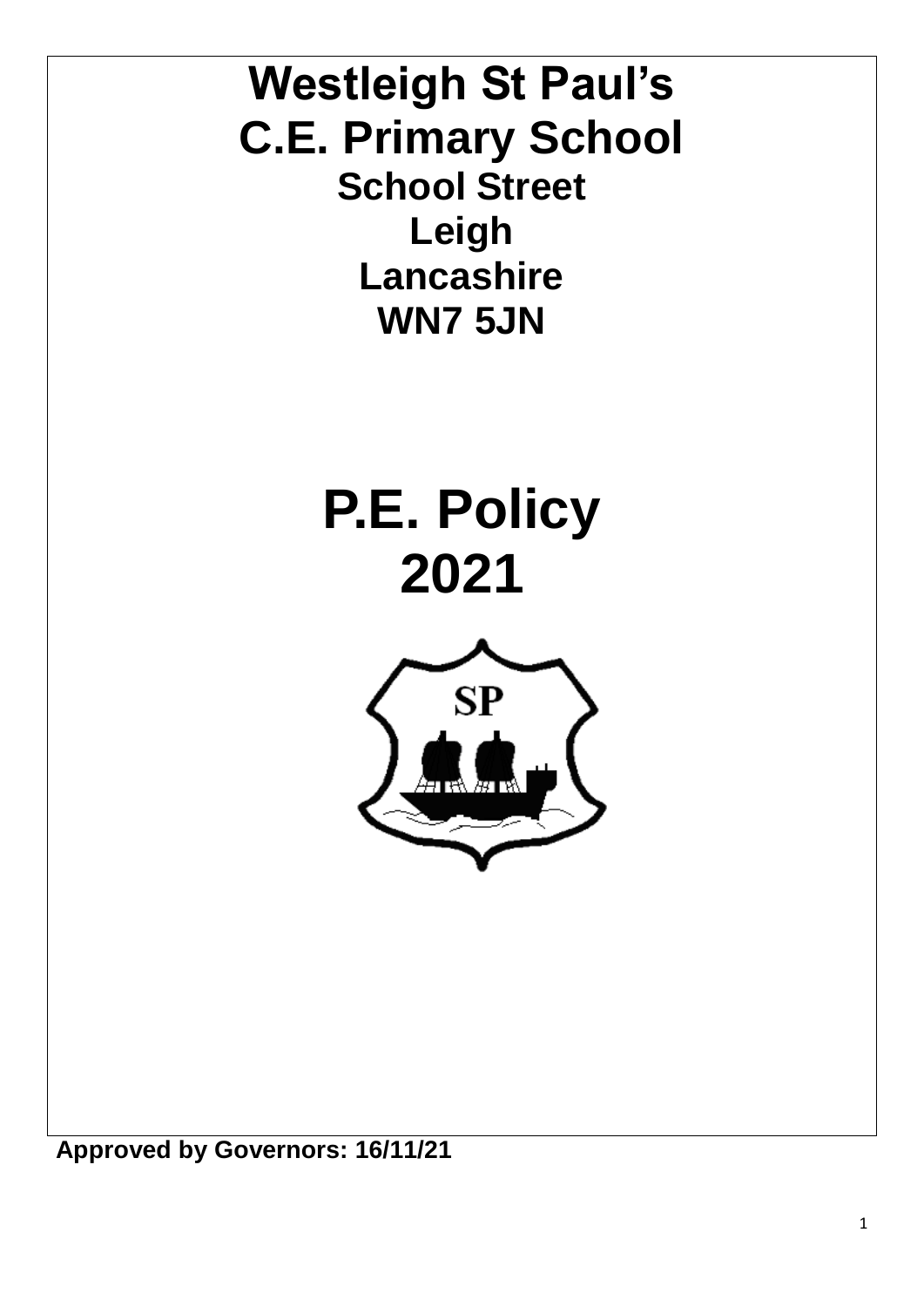# **Westleigh St Paul's CE Primary School**

# **Physical Education (PE) Policy**

### **Mission Statement**

*Westleigh St Paul's CE primary school is committed to the provision of high quality education for all its pupils designed to ensure that they can realise their individual potential within a Christian framework.*

#### **Introduction**

At St Paul's we are fortunate to be part of the LLG and the Westleigh cluster for school sport. The school believes that physical education, experienced in a safe and supportive environment, is vital and unique in its contribution to a pupil's physical and emotional development and health. The physical education curriculum aims to provide for pupils' increasing self- confidence through an ability to manage themselves successfully in a variety of situations. A balance of individual, team, co-operative and competitive activities aims to cater for individual pupil's needs and abilities. The scheme of work is based on progressive learning objectives which, combined with varied and flexible teaching styles, endeavour to provide appropriate, stimulating, challenging and enjoyable learning situations for all pupils. The scheme aims to promote an understanding of the many benefits of exercise, through a balanced range of relevant activities. Physical education is considered as a vehicle to facilitate access to cross-curricular themes, skills and dimensions, rather than a subject concerned exclusively with the acquisition of motor skills and techniques.

### **P.E. and the new National Curriculum (2014)**

P.E. is a foundation subject within the National Curriculum. The National Curriculum sets out our programmes of study stating what children should learn and experience during Key Stage One and Two.

By the end of each key stage, pupils are expected to know, apply and understand the matters, skills and processes specified in the relevant programme of study in order to be a sports person.

### **Key Stage 1 (KS1)**

Pupils should develop fundamental movement skills (FMS), become increasingly competent and confident and access a broad range of opportunities to extend their agility, balance and coordination, individually and with others. They should be able to engage in competitive (both against self and against others and cooperative physical activities, in a range of increasingly challenging situations.

#### Pupils should be taught to:

\*Master basic movements including running, jumping, throwing and catching, as well as developing balance, agility and co-ordination, and begin to apply these in a range of activities \*Participate in team games, developing simple tactics for attacking and defending \*Perform dances using simple movement patterns.

#### **Key Stage 2 (KS2)**

Pupils should continue to apply and develop a broader range of skills, learning how to use them in different ways and to link them to make actions and sequences of movement. They should enjoy communicating, collaborating and competing with each other. They should develop and understanding of how to improve in different physical activities and sports and learn how to evaluate and recognise their own success.

#### Pupils should be taught to:

\*Use running, jumping, throwing, and catching in isolation and in combination

\*Competitive games, modified where appropriate (For example: Badminton, basketball, cricket, football, hockey, netball, rounders and tennis) and apply basic principles suitable for attacking and defending -\*Develop flexibility, strength, technique, control and balance (For example: through athletics and gymnastics)

\*Perform dance using a range of movement patters – take part in outdoor and adventurous activity challenges both individually and within a team

\*Compare their performances with previous ones and demonstrate improvement to achieve their personal best.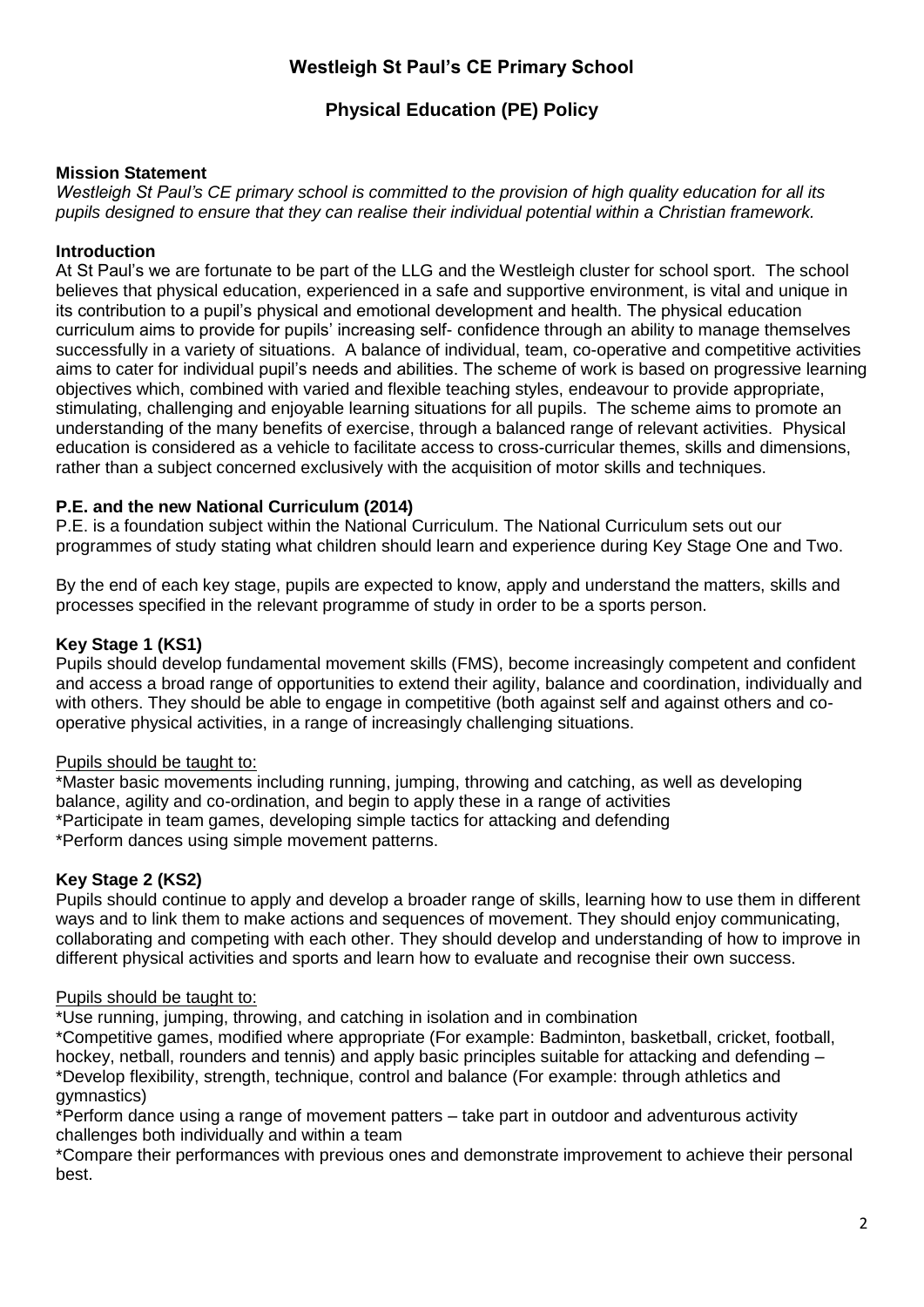### **Swimming and water safety**

All school must provide swimming instructions either in Key Stage 1 or Key Stage 2, In particular, pupils should be taught to: - swim competently, confidently, proficiently over a distance of at least 25 metres – use a range of strokes effectively (For example: front crawl, back stroke and breaststroke) – perform safe selfrescue in different water-based situations.

*At Westleigh St. Paul's CE we now provide weekly swimming for both the Year 3 and Year 4 class for the entire academic year and the Year 2 class has a half term block (6 weeks) of swimming during the summer term before they move into KS2 in order for them to be confident in entering the water ready for more formal swimming sessions in Y3.*

### **Aim**

PE develops the children's knowledge, skills and understanding, so that they can perform with increasing competence and confidence in a range of physical activities. These include dance, games, gymnastics, swimming and water safety, athletics and outdoor adventure activities. PE promotes an understanding in children of their bodies in action. It involves thinking, selecting and applying skills, and it promotes positive attitudes towards a healthy lifestyle. Thus, we enable the children to make informed choices about physical activity throughout their lives.

# **Our objectives in the teaching of PE are:**

- To enable children to develop and explore physical skills with increasing control and coordination.
- To encourage children to work and play with others in a range of group situations.
- To develop the way in which children perform skills, and apply rules and conventions, for different activities.
- To provide the children with opportunities on how to improve the quality and control of their performance.
- To teach children to recognise and describe how their bodies feel during exercise.
- To develop the children's enjoyment of physical activity through creativity and imagination.
- To develop an understanding in children of how to succeed in a range of physical activities, and how to evaluate their own success.
- To foster an appreciation of safe practice.
- To develop communication skills, encouraging the correct use of PE vocabulary.
- To understand health and lead active healthy life styles.

# **Organisation & Teaching methods**

The curriculum in this subject has been organised to ensure that children in both key stages have access to all areas specified in the national curriculum. Each year group is given two hours per week of hall sessions. PE sessions can also take place on the school field or in the marked courts on the playground. All lessons throughout the school are taught as class groups following the scheme of work from Lancashire. Lessons are normally taught by the class teacher, each class also receives a PE lesson from an outside agency (Mr Willock) for 3 half terms a year. This is for CPD purposes or in preparation for a festival/ competition. Swimming lessons are taught off site and always taught by a specialist swimming teacher along with the class teacher and support staff (Howebridge Leisure Centre).

#### **Teaching and learning style**

We use a variety of teaching and learning styles in PE lessons. Our principal aim is to develop the children's knowledge, skills and understanding, and we do this through a mixture of whole-class teaching and individual or group activities. Teachers draw attention to good examples of individual performance as models for the other children, and we encourage the children to evaluate their own work as well as the work of other children. Within lessons, we give the children the opportunity both to collaborate and to compete with each other, and they have the opportunity to use a wide range of resources.

In all classes, children have a wide range of physical ability. Whilst recognising this fact, we provide suitable learning opportunities for all children by matching the challenge of the task to the ability of the child. We achieve this through a range of strategies: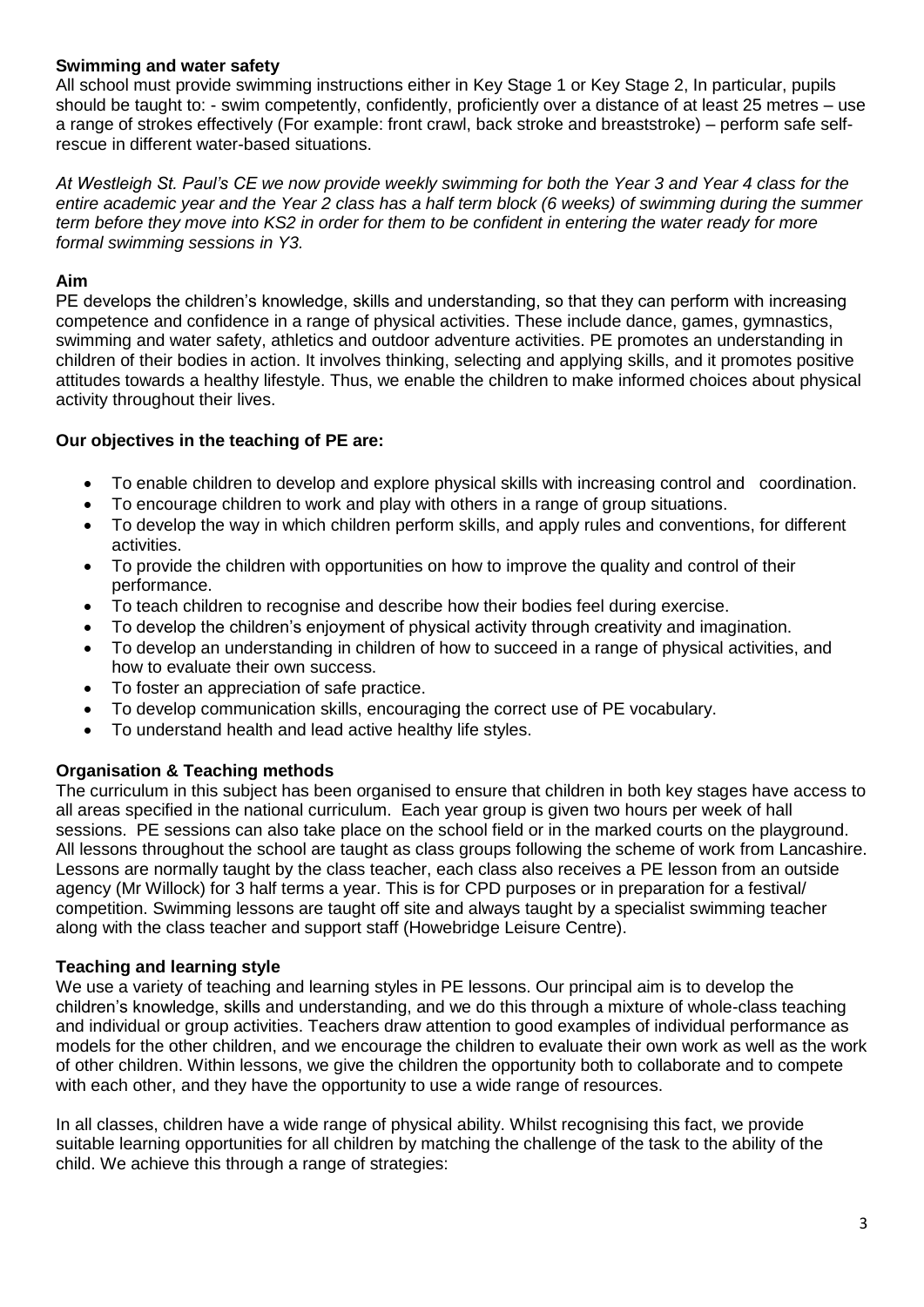- Setting common tasks that are open-ended and can have a variety of results (e.g. timed events, such as an 80 m sprint).
- Setting tasks of increasing difficulty, where not all children complete all tasks (e.g. the long jump).
- Grouping children by ability, and setting different tasks for each group (e.g. different games).
- Providing a range of challenge through the provision of different resources (e.g. different gymnastics equipment).

Our school now uses the Lancashire Scheme of Work as the basis for its curriculum planning. We have adapted the scheme to our setting and staff can supplement this with planning from LCP and Val Sabin. Three members of staff have attended training off site regarding the scheme and a representative from Lancashire has been into school to assist in mapping PE across the school and modelled a lesson for each year group.

As required, we teach

- Dance
- Games Striking and fielding (e.g. cricket and rounders), Invasion (e.g. football, netball, handball and tag rugby) and Net/wall games (e.g. tennis, badminton and football).
- Gymnastics
- **•** Athletics
- Outdoor and Adventurous Activities
- Swimming and Water Safety
- Fundamental Movement Skills (KS1)

The curriculum planning in PE is carried out in three phases (long-term, medium-term and short-term). The long-term plan maps out the PE activities covered in each term during the key stage. The PE subject leaders devise this plan in conjunction with teaching colleagues in each year group. All PE planning can be accessed via the school's shared drive or by using the Lancashire CD-Rom. We use the schemes of work as the basis for our medium-term plans. This gives details of each unit of work for each term. These plans define what we teach, and ensure an appropriate balance and distribution of work across each term.

Class teachers select a session plan for each PE lesson. This lists the specific learning objectives and expected outcomes, and gives details of how the lesson is to be taught. The class teacher keeps these individual plans, and the class teacher and subject leader often discuss them on an informal basis. We plan the PE activities so that they build upon the prior learning of the children. While there are opportunities for children of all abilities to develop their skills, knowledge and understanding in each activity area, there is progression planned into the scheme of work, so that the children are increasingly challenged as they move up through the school.

PE activities are sometimes led by approved instructors / trainee teachers / students and not directly by a member of teaching staff. However the class teacher will always be present during the PE session. We also foster links with the local high school and college.

#### **The Foundation Stage**

We encourage the physical development of our children in the reception class as an integral part of their work. As the reception class is part of the Foundation Stage of the National Curriculum, we relate the physical development of the children to the objectives set out in the Early Learning Goals, which underpin the curriculum planning for children aged three to five years of age. We encourage the children to develop confidence, control of the way they move, and care in the handling of tools and equipment. We give all children the opportunity to undertake activities that offer appropriate physical challenge, both indoors and outdoors, using a wide range of resources to support specific skills. The Reception class has two hours of PE follow the objectives set out in the Lancashire scheme of work for Nursery/ Reception.

The reception children are taught all subjects that make up PE and often practise their skills in their outdoor area too. A lot of emphasis is focused on the teaching and improvement to FMS.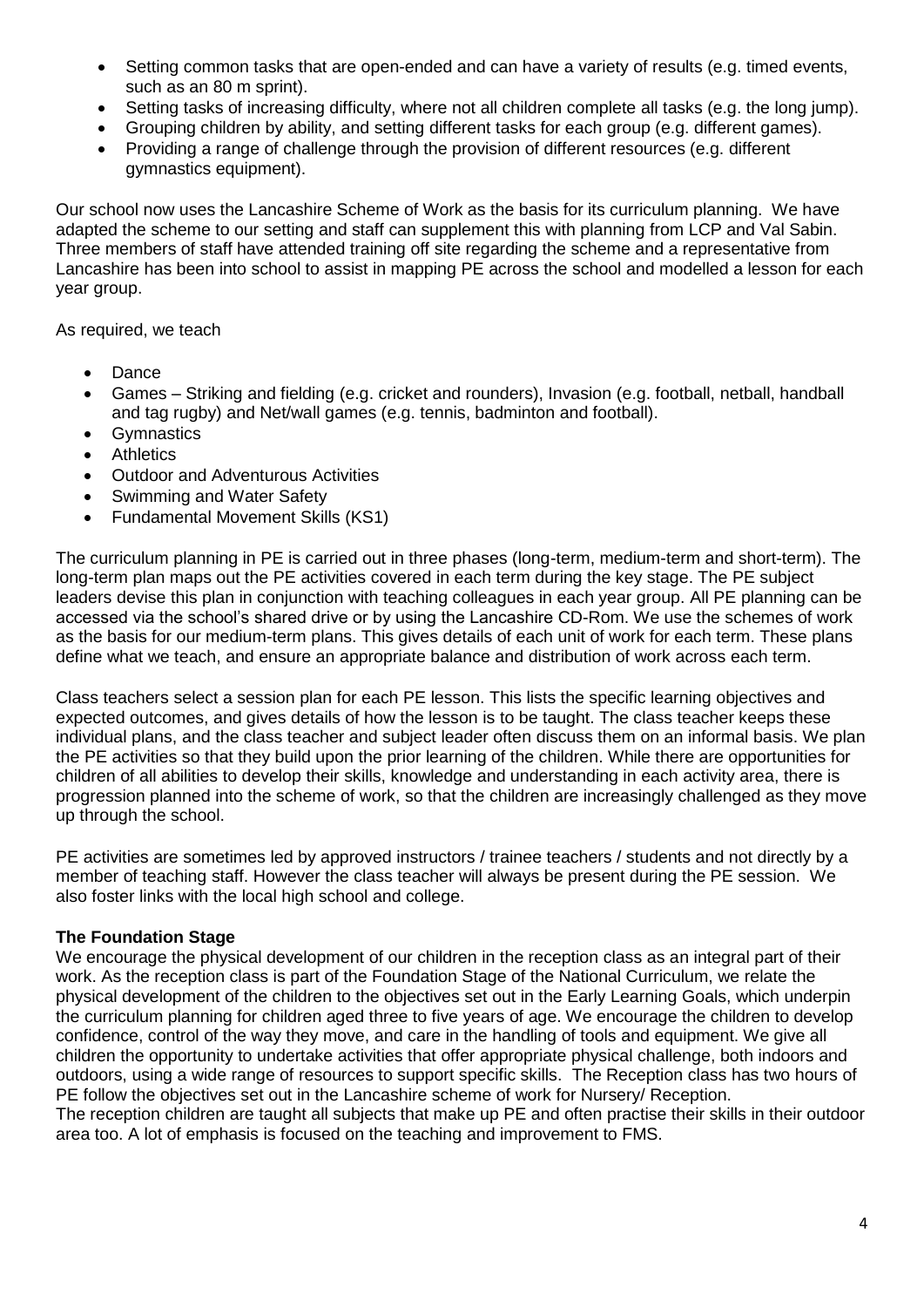# **PE and inclusion**

We teach PE to all children, whatever their ability or individual needs. PE forms part of the school curriculum policy to provide a broad and balanced education to all children. Through our PE teaching, we provide learning opportunities that enable all pupils to make good progress. We strive hard to meet the needs of those pupils with special educational needs, those with disabilities, those with special gifts and talents, and those learning English as an additional language, and we take all reasonable steps to achieve this.

When progress falls significantly outside the expected range, the child may have special educational needs. Our assessment process looks at a range of factors – equipment, teaching style, differentiation – so that we can take some additional or different action to enable the child to learn more effectively. Assessment against the National Curriculum allows us to consider each child's attainment and progress against expected levels. This helps to ensure that our teaching is matched to the child's needs.

Intervention through School Action and School Action Plus will lead to the creation of an Individual Education Plan (IEP) for children with special educational needs. The IEP may include, as appropriate, specific targets relating to PE or pupils are offered the COOL project to improve their fine and gross motor skills.

#### **Assessment for learning**

Teachers assess children's work in PE by making assessments as they observe them working during lessons. Pupils are encouraged to evaluate their own work and to suggest ways in which to improve. Teachers record the progress made by children against the learning objectives for their lessons. At the end of a unit of work, teachers make a judgement against curriculum levels of attainment using the LLG curriculum descriptors taken from Curriculum 2014. These records also enable the teacher to make an annual assessment of progress for each child, as part of the school's annual report to parents and carers. The teacher passes this information on to the next teacher at the end of each year.

### **Resources**

There is a wide range of resources to support the teaching of PE across the school. We keep most of our small equipment in the PE store, and this is accessible to adults only. The hall contains a range of large apparatus, and we expect the children to help to set up and put away this equipment as part of their work. By so doing, the children learn to handle equipment safely. The children use the school field for games and athletics activities; and the local swimming pool for swimming lessons.

# **Health and safety**

It is the general teaching requirement for health and safety that applies to this subject. We encourage the children to consider their own safety and the safety of others at all times. We expect them to change for PE into the agreed clothing for each activity area. The governing body expects the teachers to set a good example by wearing appropriate clothing when teaching PE. Each child is required to have a full PE kit, which consists of:

- Black pumps
- Black shorts
- Red t-shirt.
- No iewellery
- Swimming kit: trunks for boys and one-piece bathing suit for girls. (Y2, Y3 and Y4).

During Mr Willock's lessons the children come into school in full outdoor kit. This clothing must be appropriate and warm e.g.

- Joggers/ jumper
- Trainers

#### **Extra-curricular activities**

The school provides a range of PE-related activities for children at the end of the school day. These encourage children to further develop their skills in a range of the activity areas. The school sends details of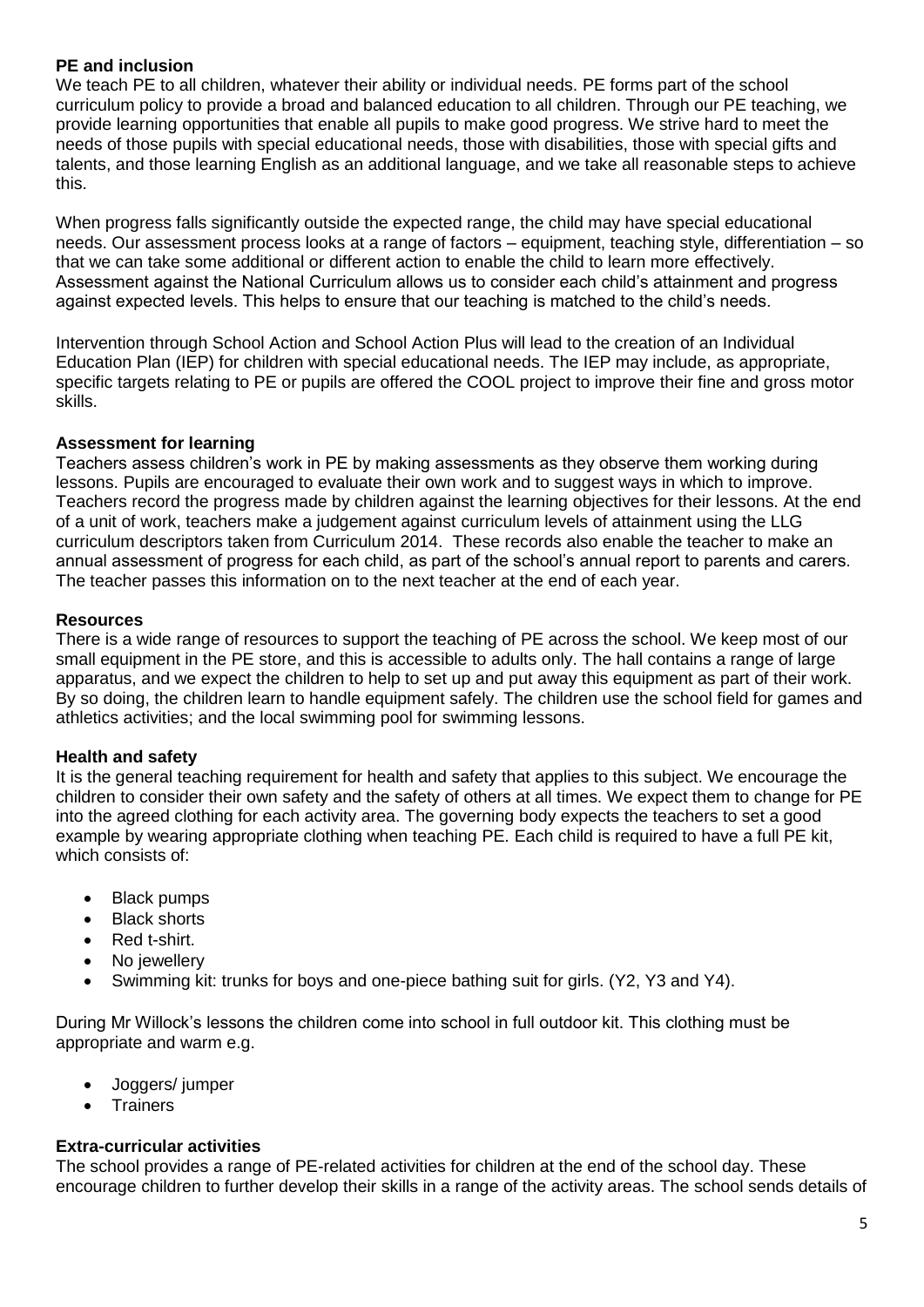the current club activities to parents and carers at the beginning of each term. The school also plays regular fixtures / festivals and mini games competitions against other local schools.

This introduces a competitive element to team games, and allows the children to put into practice the skills that they have developed in their lessons and at afterschool clubs. These opportunities foster a sense of team spirit and cooperation amongst our children as well as developing their physical skills further.